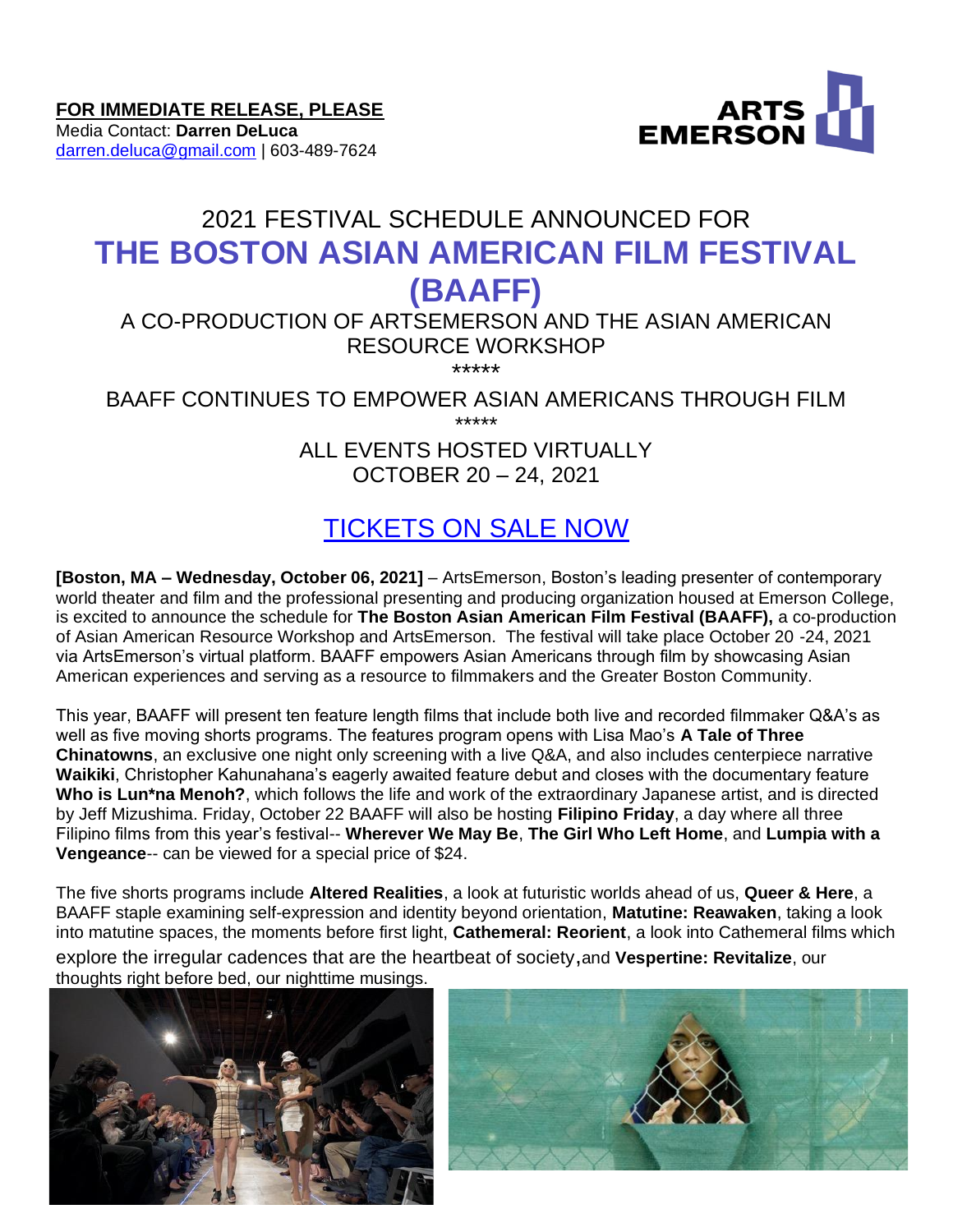**Who is Lun\*na Menoh? Waikiki**

Photo: Jeff Mizushima **Photo: Christopher Kahunahana** 

Tickets range from \$10-\$12 for each feature length film or shorts program. Tickets may be reserved 24/7 at [ArtsEmerson.org.](http://www.artsemerson.org/) Phone orders and group sales are available by calling the ArtsEmerson Box Office at 617- 824-8400 (open Tue-Sat from 12:00PM ET - 6:00PM ET). The Paramount Center Box Office (559 Washington Street, Boston) is open for walk-up service Thu-Sat from 12:00PM ET - 6:00 PM ET

#### **BAAFF FESTIVAL SCHEDULE – FEATURE FILMS**

#### **A Tale of Three Chinatowns**

Directed by Lisa Mao and Produced by Penny Lee \$12 | 90 Minutes WED, OCT 20 @ 7:30 PM ET – SUN, OCT 24 @ 10:00 PM ET LIVE Q&A with filmmakers OCT 20 @ 9:15PM ET Exclusive one night only screening OPENING NIGHT FILM

**A TALE OF THREE CHINATOWNS** explores the survival of urban ethnic neighborhoods. Specifically examining Chinatowns in three American cities, the film looks at the forces altering each community and the challenges that go with them. The film profiles Chinatowns in Washington, D.C., Chicago, and Boston and features the voices of residents, community activists, developers, government officials, and others who have a connection to this ubiquitous neighborhood. Through these perspectives, the film presents the present day pressing topic of urban development and gentrification through the eyes of those on the frontlines. Chicago's Chinatown is a story of growth where the Asian-American population has increased and its borders have expanded. In contrast, Washington, D.C.'s Chinatown has dwindled to an estimated population of 300 residents of Chinese descent. The Chinatown neighborhood in Boston finds itself somewhere in between these two extremes as various groups fight for the land on which it sits.

#### **Waikiki**

Directed by Christopher Kahunahana \$12 | 77 Minutes | Ages 13+ (Mature Content/Violence) THU, OCT 21 @ 7:00 PM ET – SUN, OCT 24 @ 10:00 PM ET Q&A with filmmaker to follow. CENTERPIECE NARRATIVE

When a Native Hawaiian hula dancer escaping her abusive boyfriend crashes her beat-up van into a mysterious homeless man, she finds herself flung into a surrealistic journey of self-exploration and enlightenment. Director Christopher Kahunahana's eagerly awaited feature debut breaks down the enduring, stereotypical image of paradise we have of Waikiki to reveal a vulnerable and authentic portrait of indignity. Leaving behind the touristic image of paradise and island culture, **WAIKĪKĪ** tackles the often-unspeakable generational trauma of postcolonial cultures through a mixing of genre conventions, experimental storytelling, and perspectives.

Q&A with filmmaker to follow.

"In his feature debut, director Christopher Kahunahana unravels a hauntingly beautiful film that depicts the complicated and intertwined sides of paradise, both darkness and light…" – Variety Magazine, Chris Lee, November 29, 2020

#### **Asian American - Eyz'd: An Immigrant Comedy Special (preceded by Crouching Comic)**

Directed by Felipe Figueroa \$10 | 80 Minutes | 13+ (Mature Content/Self-Harm) THU, OCT 21 @ 9:30 PM ET – SUN, OCT 24 @ 10:00 PM ET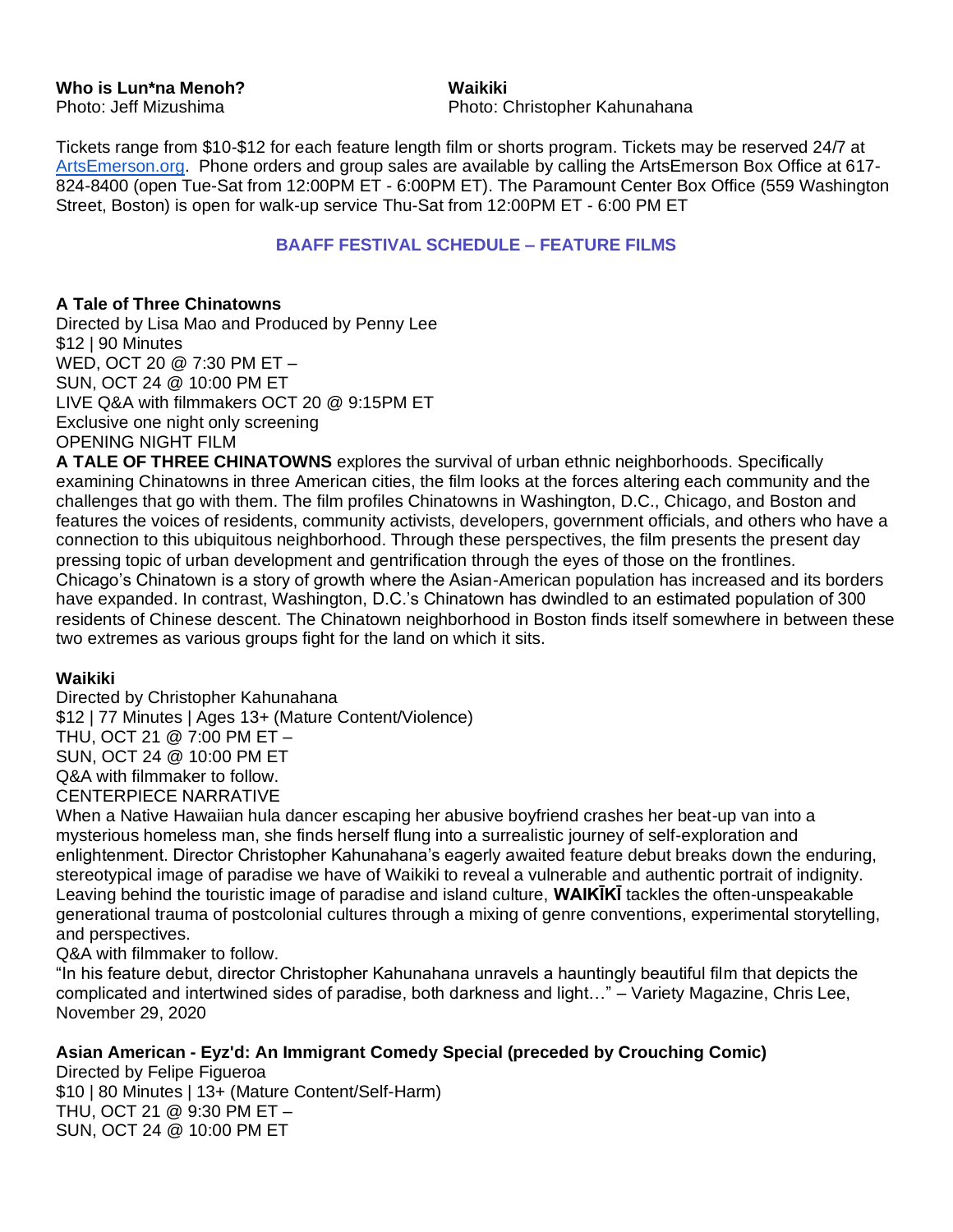Set in pre-pandemic Los Angeles 2020, three Asian American immigrants comics come together for a one – night comedy special. Ana Tuazon Parsons (Adam Ruins Everything, Dexter) Nicky Endres (The Dropout, One Day at a Time), and Aidan Park (Tosh.0, Laugh Factory) all came to the US as immigrants: Ana (Pinoy) smuggled from the Philippines as human treasure, Nicky (Korean, transgender) adopted by a White Family and sent here with w/ Korean cookbook, and Aidan (Korean, queer) learned English by watching Sister Act. They share their stories and struggles with identity, sexuality and survival in modern day America. Q&A with filmmakers to follow.

## **Crouching Comic**

Directed by Alberta Poon | 11 minutes A surreal act unfolds as an Asian-American comedian battles her insecurities manifesting across her apartment before an open mic.

## **FILIPINO FRIDAY**

#### **Wherever We May Be**

Directors: Adrian Ellis Alarilla, Jed Yabut, Joseph Unsay, Kenneth Cardenas, Pat R., Pauline M., Zoé Ciela **Guenne** \$10 | 79 Minutes | All Ages

English & Tagalog with English subtitles **Documentary** FRI, OCT 22 @ 5:30 PM ET – SUN, OCT 24 @ 10:00 PM ET Through a traveling video camera that circumnavigates the globe, a group of friends share their migration stories as they search for themselves and their place in the world wherever they may be. Q&A with filmmaker to follow.

## **The Girl Who Left Home**

Directed by Mallorie Ortega \$10 | 100 Minutes | All Ages Narrative FRI, OCT 22 @ 7:30 PM ET – SUN, OCT 24 @ 10:00 PM ET After finally landing her breakthrough role in Los Angeles, Christine (Haven Everly) receives news that her

father suddenly passed away. She immediately makes her way home to Maryland to face the bitter past she left behind. After becoming close to her family and friends once more, Christine must choose to either stay home and keep the family business alive, or go back to LA to continue her own dream. Q&A with filmmaker to follow.

#### **Lumpia with a Vengeance**

Directed by Patricio Ginelsa \$10 | 109 Minutes | 13+ (Strong Language/Mature Humor) **Narrative** FRI, OCT 22 @ 9:45 PM ET – SUN, OCT 24 @ 10:00 PM ET The LUMPIA-armed avenger reappears in Fogtown and teams up with high school student Rachel to prevent a crime syndicate from selling drugs masked as food in this crowdfunded action comedy. FREE Digital Lumpia with a Vengeance Comic book with ticket purchase Q&A with filmmaker to follow.

## **A Letter to A'ma**

Directed by Hui-Ling CHEN \$10 | 105 Minutes In Chinese & Japanese with English subtitles **Documentary** SAT, OCT 23 @ 3:00 PM ET –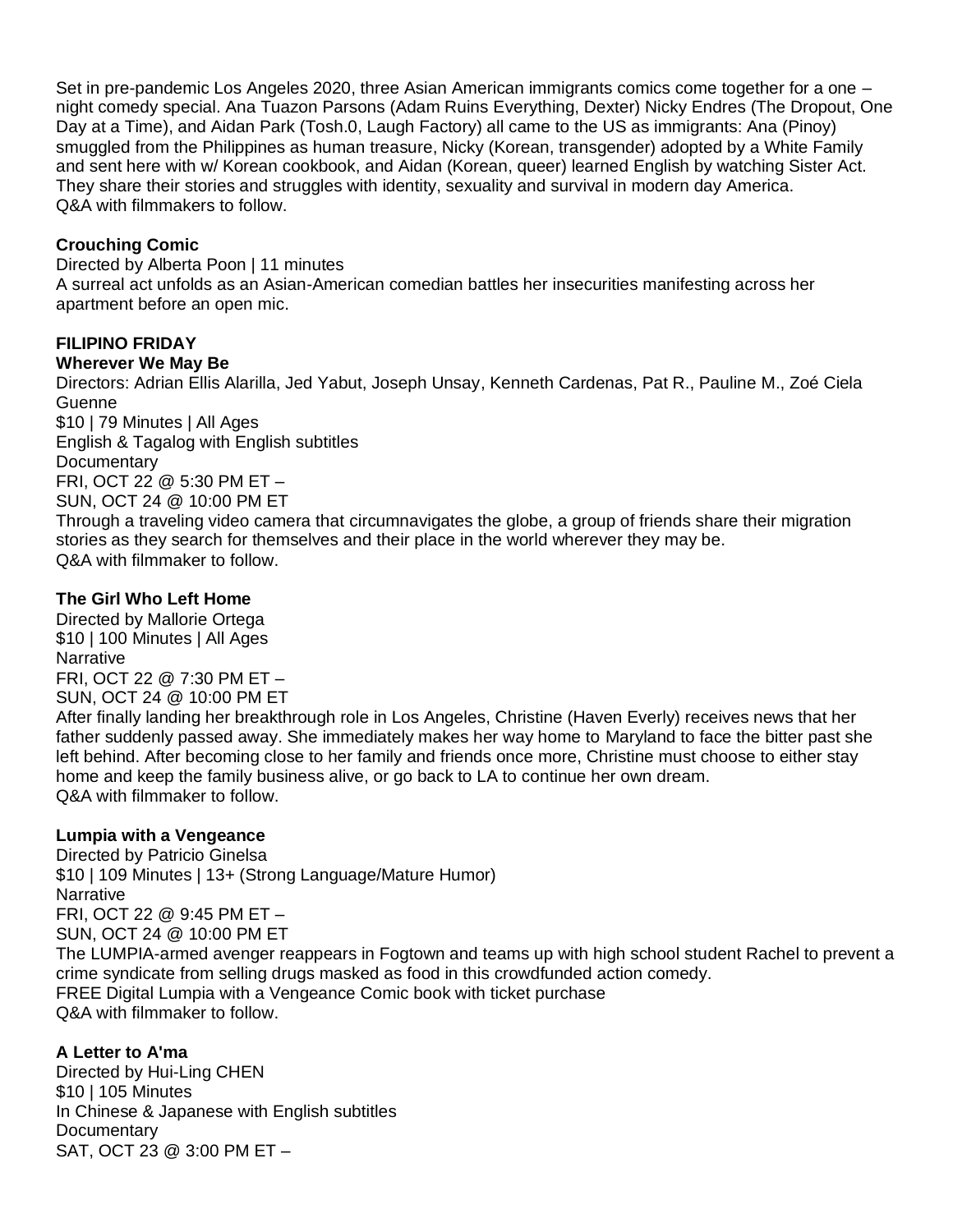#### SUN, OCT 24 @ 10:00 PM ET

An art teacher returns to her childhood home to mourn the passing of her grandmother. As she pieces together the fragmented memories of her youth she finds herself coming face-to-face with the problematic issue of her country's fractured history.

Through an artistic duty that this teacher gives to students, a performance art process that has lasted for more than 10 years, a representational portrait of the island's collective memory begins to emerge; and in so doing, these young artists have initiated a process by which Taiwan, an island forgotten by the world and in the midst of forgetting itself, can now remember itself and construct a new postcolonial identity through art. Q&A with filmmaker to follow.

#### **Sky Blossom**

Directed by Richard Lui \$10 | 87 Minutes | 13+ (Brief physical violence) Closed Captioning SAT, OCT 23 @ 6:00 PM ET – SUN, OCT 24 @ 10:00 PM ET LIVE Q&A with filmmaker OCT 23 @ 7:45PM ET CENTERPIECE DOCUMENTARY

When viewers say they cried, they say it was because of the uplifting hope of the courage and beauty the students share with us. As young as eleven years old, they are taking care of parents and grandparents who are battling sickness. We call them Care Heroes. And there are five million of them in America. Q&A to follow.

#### **Americanish**

Directed by Iman Zawahry \$10 | 91 Minutes | All Ages **Narrative** SAT, OCT 23 @ 9:00 PM ET – SUN, OCT 24 @ 10:00 PM ET

In Jackson Heights, Queens two sisters and their fresh off the boat cousin try all the conventional ways to earn the love and respect of the matriarch of their family only to learn that life works out in the most unconventional ways.

Q&A with filmmaker to follow.

#### **Who is Lun\*na Menoh?**

Directed by Jeff Mizushima \$12 | 81 Minutes | All Ages **Documentary** SUN, OCT 24 @ 5:00 PM ET - 10:00 PM ET CLOSING NIGHT FILM

**Who Is Lun\*na Menoh** follows the life and work of the extraordinary Japanese artist. From her early career in Japan to the underground music scene in Los Angeles, from fashion show runways featuring her sculptural designs to art galleries showing her fantastical work, Lun\*na's edgy, witty and beautiful creations are explored. Q&A with filmmakers to follow.

#### **BAAFF FESTIVAL SCHEDULE – SHORTS PROGRAM**

#### **ALTERED REALITIES**

\$10 | 100 Minutes THU, OCT 21 @ 12:00 AM ET – SUN, OCT 31 @ 10:00 PM ET

Just in time for Halloween, **Altered Realities** takes a look both outward and inward, at futuristic worlds ahead of us… and at what happens when the simmering tensions we've left behind boil over. From spooky ghost bride flick Koreatown Ghost Story to noir Manzanar love story The Loyal Betrayal, sink your teeth into a delicious dose of darkness with a side of intrigue.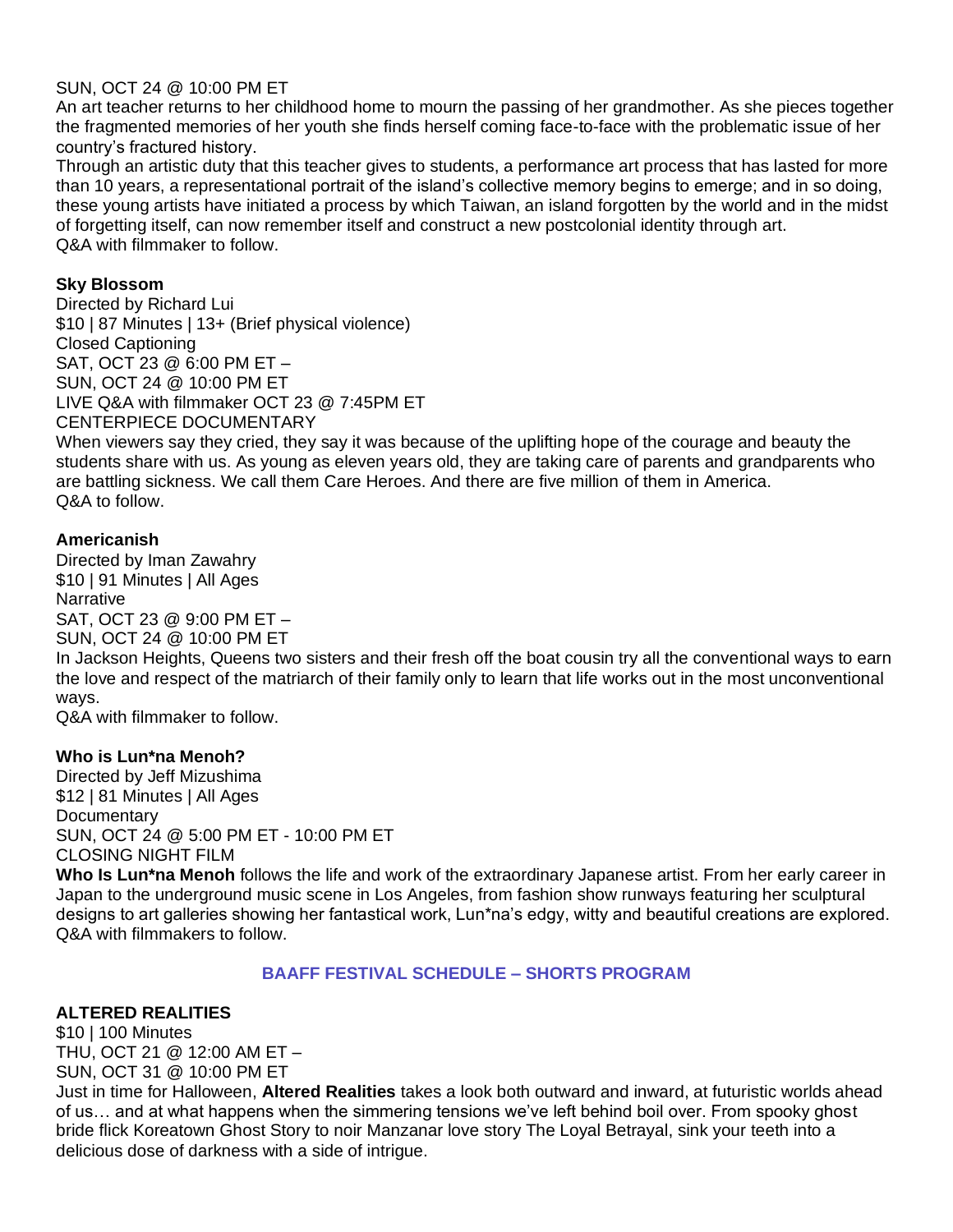## **The Discovery**

Directed by Jill Von Dae

Sci-fi | 15 minutes

One day, on a mission, a peculiar piece of Captain Halser's past catapults him into a chase for truth, leading him to find the true nature of his mission – one that puts him not on any other planet at all, but rather close to home.

## **The Loyal Betrayal**

Directed by Tom Huang Noir | 15 minutes | 13+ (Sexual situations, violence) A man is caught in a web of love, murder and betrayal in this film noir set in the Manzanar Internment Camp during World War II.

#### **Unfit**

Directed by Will Kim Animation | 4 minutes | 13+ (Strong graphics, violence) **Unfit** is about our desire to hide from the unfit society until we realize hiding and escaping make us even more furious, rejected, lonely, and unfit.

## **Money Cat**

Directed by Connor Kurth and Thomas Ireton

Horror | 15 minutes

When a financially-strapped couple encounters a mysterious **Money Cat**, one of them touts it as a good luck charm while the other remains a skeptic. They're both surprised when good fortune seemingly befalls them, but everything comes with a price.

#### **The Mark**

Directed by Devin E. Haqq Horror | 15 minutes | 13+ (Psychological horror) In English and Japanese with English subtitles A young single mother struggles against ominous forces, whom she believes are bent on taking her infant daughter.

#### **Receiver**

Directed by Cavan Campbell Horror | 15 minutes | 13+ (Psychological horror) Who is going to defend Sriyani when she is hypnotized by a caller on her phone tonight? RECEIVER is a chamber horror film about toxic masculinity, isolation, and the commodification of empathy.

#### **Koreatown Ghost Story**

Directed by Minsun Park & Teddy Tenenbaum Horror | 15 minutes | 13+ (Violence, graphic images, psychological horror) In this supernatural horror tale based on a Korean ritual starring Margaret Cho and Lyrica Okano, a woman entertains a macabre marriage offer that would let her pursue her dreams, for better or for much much worse.

## **QUEER & HERE**

\$10 | 91 Minutes THU, OCT 21 @ 12:00 AM ET – SUN, OCT 31 @ 10:00 PM ET A staple every BAAFF season, Queer and Here is self-expression and identity beyond orientation. Demonstrated through dance in God's Daughter Dances and Wo, and impacted by the pandemic in The Leaf and Dear Chaemin, our queer selves are indivisible from our experiences in totality.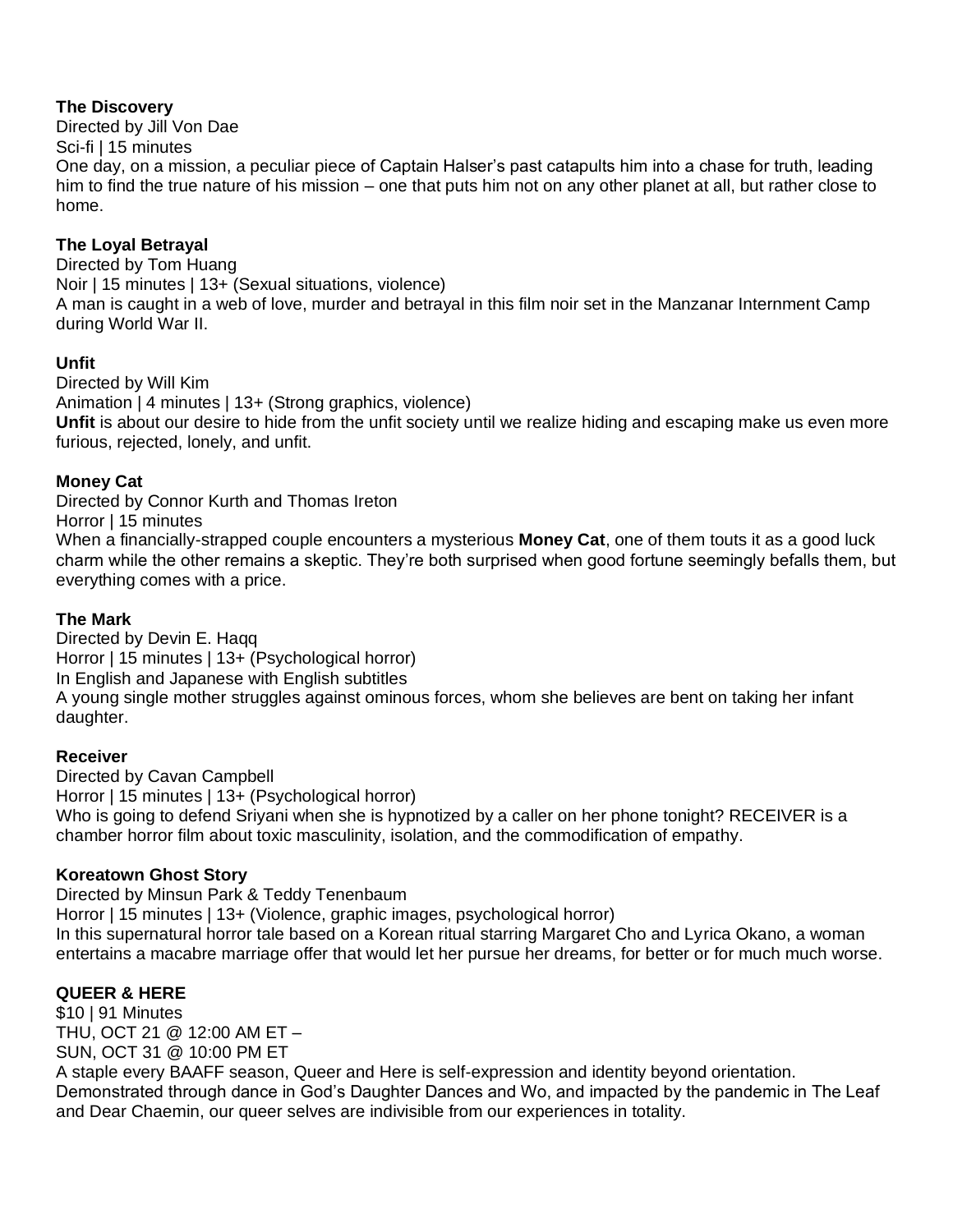#### **Graduation**

Directed by Robin Wang Comedy | 6 minutes | 13+ (Partial nudity) Following a graduation celebration, four Chinese must navigate their relationships' future as dictated by the circumstances of life and their families.

## **A Fire that Never Dies**

Directed by Chheangkea Ieng Drama | 7 minutes A young man becomes infatuated with his upstairs neighbor after believing that his late mother has sent him.

## **The Leaf**

Directed by William J. Zang Documentary | 4 minutes In English and Chinese with English subtitles COVID-19 changed and destroyed everything in daily life, including filmmaking. **THE LEAF** is a personal, poetic, documentary film about a filmmaker's experience as both a filmmaker and a gay immigrant during this pandemic.

## **Dear Chaemin**

Directed by Cyan Bae Documentary | 17 minutes | 13+ (Trans/Queer phobia) In Korean with English subtitles The autofictional film juxtaposes the Korean and Dutch contexts of contact tracing, biopolitics, and crowd control practices, each of which intensifies the stigmatization and violence against queer communities and people of Asian descent.

#### **Wo**

Directed by Jiemin Yang Documentary | 11 minutes A short dance film exploring the internal struggle of a queer Chinese American immigrant dance artist living in New York City.

#### **God's Daughter Dances**

Directed by Sungbin BYUN Drama | 25 minutes | 13+ (Mature content) In Korean with English subtitles A transgender female dancer, Shin-mi, gets a call from the Military Manpower Administration, to attend for the Military Service Examination.

#### **A Place to Call Home**

Directed by Stephanie Tran Documentary | 8 minutes

#### **Noor & Layla**

Directed by Fawzia Mirza Drama | 13 minutes | 13+ (Sexual situations, partial nudity) Noor and Layla are breaking up. It's the end of the road for these two Muslim women…or is it just the beginning? Five life-changing moments in their relationship are marked by the Muslim call to prayer.

## **MATUTINE: REAWAKEN**

\$10 | 138 Minutes THU, OCT 21 @ 12:00 AM ET – SUN, OCT 31 @ 10:00 PM ET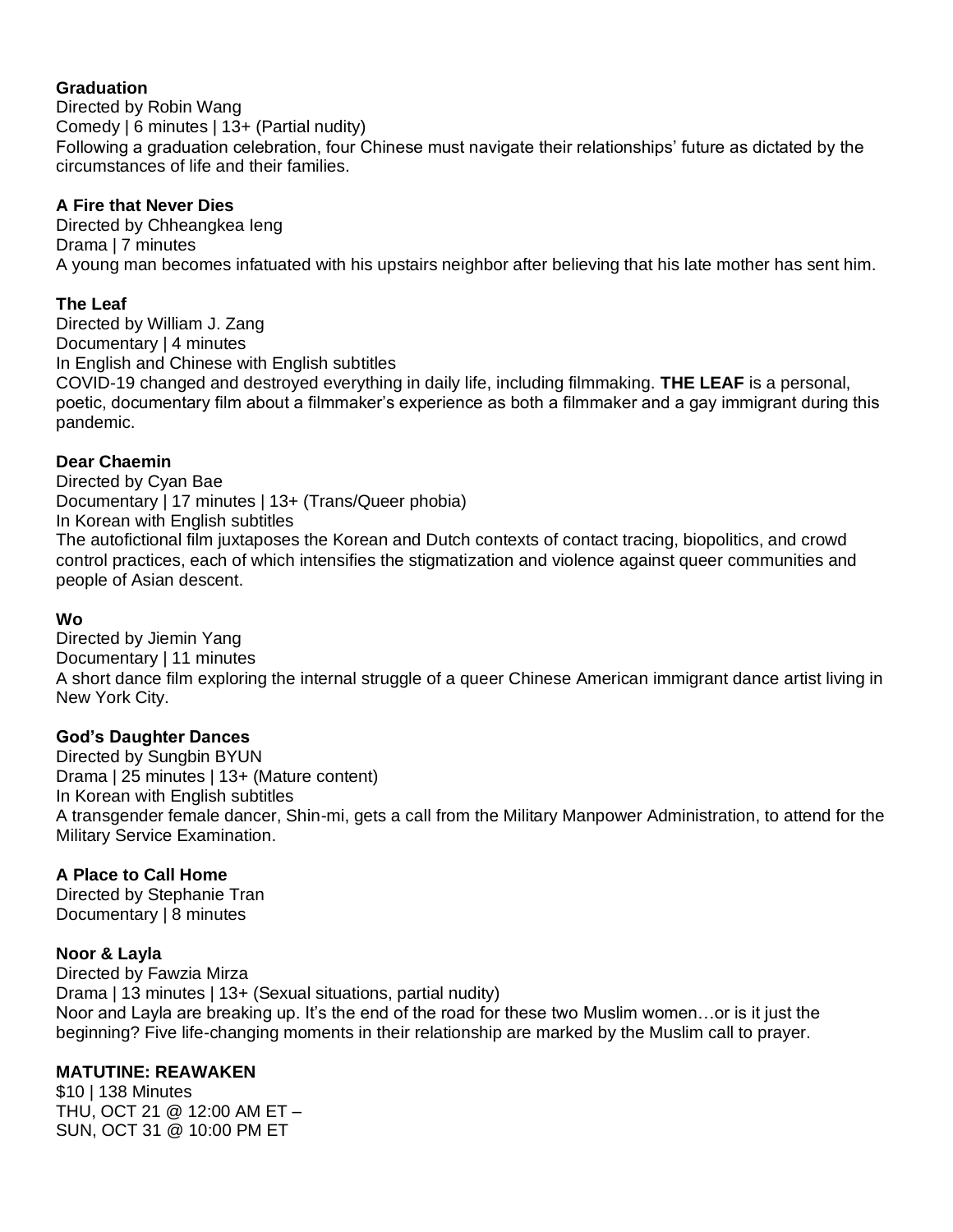Matutine spaces, the moments before first light, are times just for us. In the morning calm, we find space to contemplate our intrinsic selves. Whether it's reflecting on the convergence of personal passion and family legacy in Bloodline or engaging in a surrealist animated examination in WHERE ARE YOU REALLY FROM?, we start our days at the core of who we are.

#### **Jenni Rudolph – Water & Oil**

Directed by Brandon E. Lee

Music Video | 4 minutes

Music video showcasing 4 years of learning (and un-learning), a few angsty lyric fragments transformed into a song that's become the soundtrack to Jenni Rudolph's journey with identity.

#### **WHERE ARE YOU REALLY FROM**

Directed by Steven Lee

Animated | 5 minutes

A visual, surrealist exploration on the absurdity and inconclusive nature of living in a double culture, personally from a Taiwanese American lens.

#### **Americanized**

Directed by Erica Eng Drama | 17 minutes | 13+ (Mild language and violence) Growing up in Oakland's hip-hop culture, Eng struggles with her Chinese American identity. As her sophomore year of high school comes to an end, Eng tries to find a sense of belonging within the two worlds that don't accept her.

#### **Yello**

Directed by King Yaw Soon Animated | 5 minutes In this colorful and moving animated documentary, a woman takes us through her emotional process after a racist encounter at the airport, offering an honest look at fear and connection in an era marked by uncertainty.

#### **No Place Like Kasama**

Directed by Kerri Pang Documentary | 37 minutes A real-time look into the journey of chefs Genie Kwon and Tim Flores throughout 2020, after they leave fine dining to pursue their undying dream of opening a Filipino neighborhood spot – all while COVID-19 decimates the hospitality industry.

#### **When Making Sujebi**

Directed by Sungbin BYUN Documentary | 4 minutes In Chinese with English subtitles A young woman, while making Sujebi (Korean hand-pulled noodles) in her kitchen, reflects on both the cultural and immediate implications cooking has in her own life, particularly as it relates to her identity as a Korean-American woman and the daughter of immigrants.

#### **Bloodline**

Directed by James Q. Chan, Santhosh Daniel Documentary | 26 minutes A multi-generational exploration by Vietnamese-American chef Tu David Phu of his genesis as a chef–as seen through his parents' memories of the Vietnam War and Khmer Rouge–and how US culture often disregards certain seminal life experiences as "scrap."

#### **CATHEMERAL: REORIENT**

\$10 | 128 Minutes THU, OCT 21 @ 12:00 AM ET –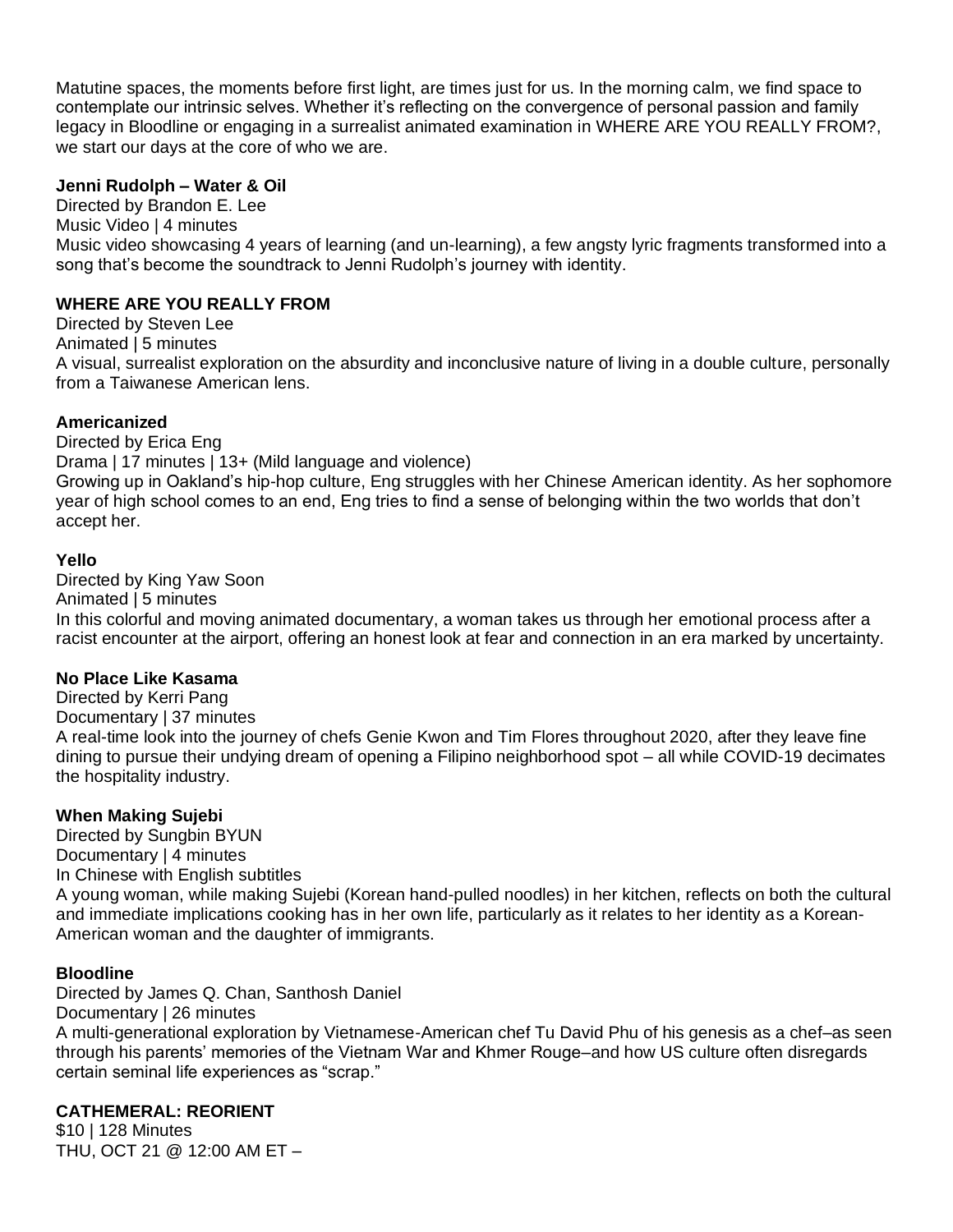#### SUN, OCT 31 @ 10:00 PM ET

When it feels like the whole world is in flux and nothing is certain, we can start to reorient ourselves by accepting the cathemeral aspect of our lives. Constantly evolving, we find ourselves changing expectations of love in Romantics or confronting longstanding trauma head-on in Red House. These Cathemeral films explore the irregular cadences that are the heartbeat of society and our day to day now.

## **Have You Eaten?**

Directed by Lina Li Documentary | 6 minutes In Chinese with English subtitles Filmmaker Lina Li and her mother engage in an intimate conversation about immigration to Canada, misunderstandings, barriers to communicating, love and the taste of home.

#### **Red Junior and the Wolf**

Directed by Winnie Wu Animated | 4 minutes In a fairytale world, Red Riding Hood's granddaughter is best friends with Wolfie, a young wolf. Granny Red doesn't like wolves because of her past experience, but Wolfie is nothing like the infamous Big Bad Wolf.

#### **An Essential Delivery**

Directed by Shane P. Liao Drama | 15 minutes | 13+ (Violence, language, racism) When a down on her luck young woman is laid off due to COVID-19, she takes a food delivery job to pay rent, exposing her to the challenges and unexpected blessings of life.

#### **Romantics**

Directed by Jamie Lam Comedy | 8 minutes In English and Chinese After a date with her boyfriend makes Olivia question whether or not her immigrant parents have ever shown each other any affection, she goes on a quest to make them do so—despite their utter lack of cooperation.

#### **Anything For You**

Directed by Matt Ferrucci Comedy | 12 minutes | 13+ (Language) "It wouldn't be cheating, it would be experimenting." Richard desperately wants to have an affair and needs his best friend George to help him. What starts out as a lunch date between friends soon escalates to a test of their friendship.

#### **EXITS**

Directed by Allan Zhang Tran Drama | 9 minutes | 13+ (Strong language, suggestive trauma) An estranged couple recollects—or do they relive?—their traumatic final moments together.

#### **Sheepskin**

Directed by Ben Kim, Lillian Kollross Drama | 9 minutes | 13+ (Domestic violence) In Korean with English subtitles *Beware of false prophets, which come to you in sheep's clothing, but inwardly they are ravening wolves*  (Matthew 7:15)

## **A Cure for All Things**

Directed by Katherine Chou Drama/Sci-fi | 7 minutes In English and Chinese with English subtitles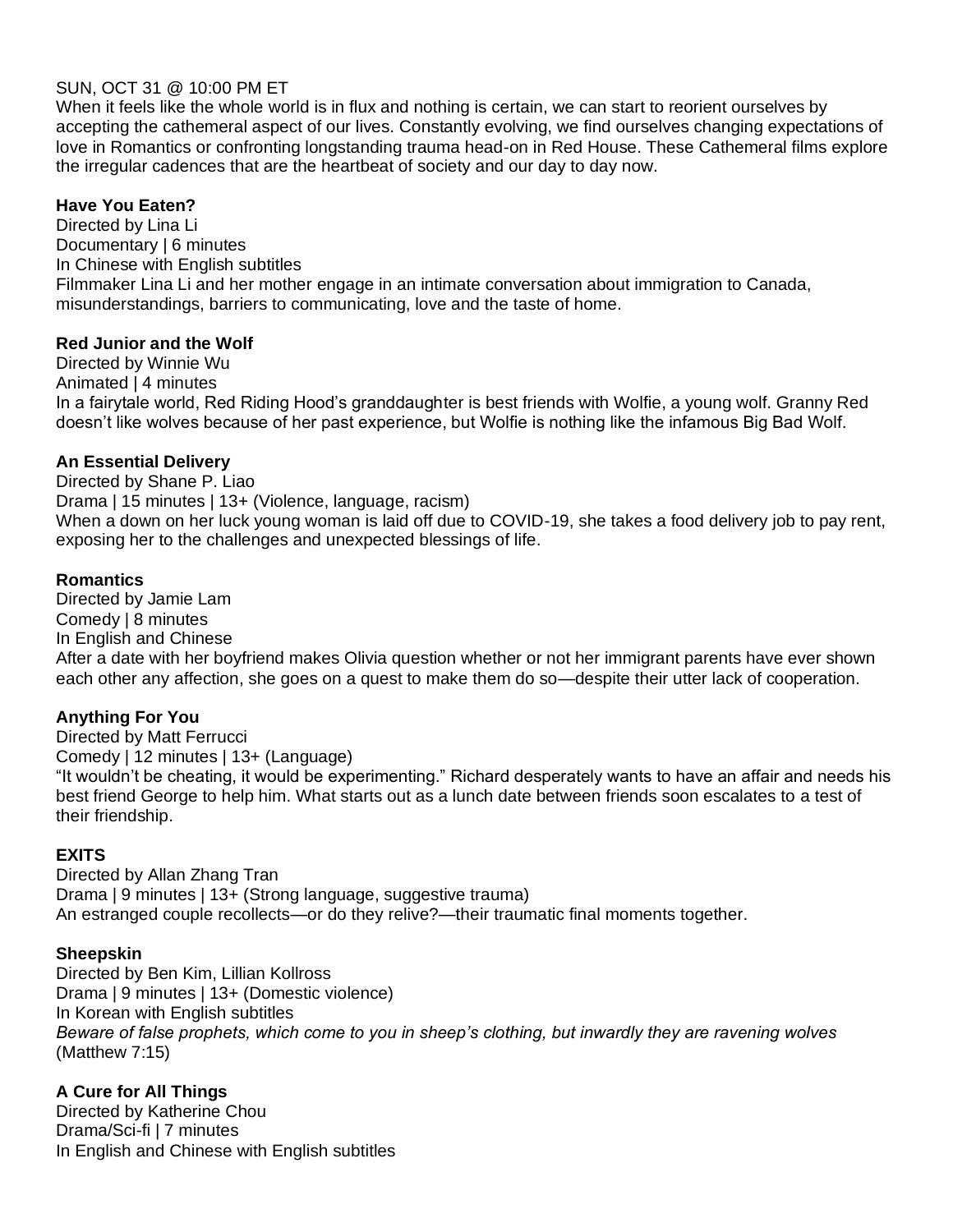Jiawei finds a mysterious vial amongst her late mother's things, transforming her into their ancestors and descendants.

## **Red House**

Directed by Gerard Elmore Drama | 20 minutes | 13+ (Strong language) Only the ghosts from Scotty's past can make him confront his terror, and push through toward redemption and self-forgiveness.

#### **VESPERTINE: REVITALIZE**

\$10 | 157 Minutes THU, OCT 21 @ 12:00 AM ET – SUN, OCT 31 @ 10:00 PM ET

Our nighttime musings, vespertine dilemmas, and thoughts right before bed are our most sacred and intimate moments to overhaul everything we know. We reminisce about what is left unsaid to our families In the Shadow of the Pines or interrogate historical injustices in Reparations. Vespertine reclaims and redefines what we know and what we want for ourselves.

## **Vanishing Seattle Films: Chinatown-International District – Bush Garden**

Directed by Ellison Shieh, Christopher Woon-Chen, Martin Tran Documentary | 13 minutes Japanese restaurant. Birthplace of American karaoke. Gathering place for community advocates. This is the story of the iconic Bush Garden, yet another possible victim of gentrification and displacement.

## **Phoenix Bakery: Sweets for the Sweet**

Directed by Janet Chen Documentary | 15 minutes As Los Angeles Chinatown's Phoenix Bakery celebrates its 80th anniversary, three multicultural generations of the Chan family explore their legacy and contemplate the bakery's future in the community.

#### **Reparations**

Directed by Jon Osaki

Drama | 30 minutes | 13+ (Graphic images of slavery)

Black and Asian Americans explore the four-century struggle to seek repair and atonement for slavery in the United States – the inequities that persists, and the critical role that solidarity between communities has in acknowledging and addressing systemic racism in America.

#### **Between Two Worlds**

Directed by Jax Weiner

Documentary | 8 minutes | 13+ (Domestic violence sub-theme)

Amateur dancers from the South Asian diaspora team up to form Junoon Performing Arts, a dance company that addresses social issues including terrorism, homophobia and domestic violence.

#### **WARSOL**

Directed by Kayeb Lee Drama | 15 minutes | 13+ (Strong Language) In English and Lao with English subtitles A combat veteran faces his traumas while attempting to reconcile the relationship with his father, a former child soldier of the Vietnam War, through therapy and family.

## **Émigrés**

Directed by Betsy Tsai Documentary | 14 minutes In English and Chinese with English subtitles